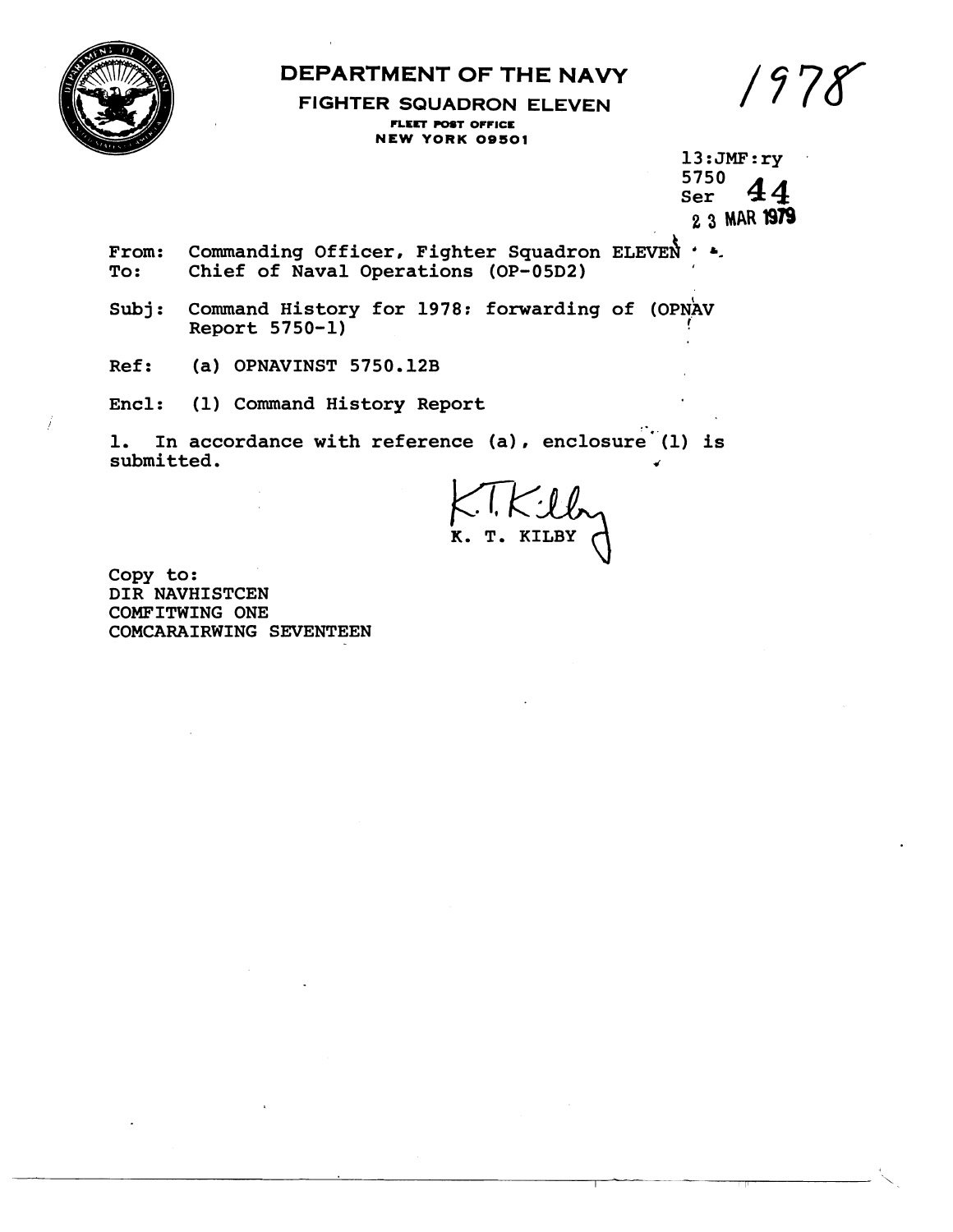### **COMMAND HISTORY REPORT**

#### 1. **Basic History**

**a.** Chronology of Events - 1978 **01 JAN to 12 JAN** - **Squadron Operations, NAS Oceana, Va.** ! <sup>I</sup> **I 13 JAN to 06 FEB** - **Embarked in USS FORRESTqL (CV 59) for TYT III. 07 FEB to 23 FEB** - **Squadron Operations, NAS Oceana, Va. 24 FEB** - **CDR K. T. KILBY relieves CDR R. R. STOOPS as VF-11 Commanding.-Officer. LCDR A. L. WISE becomes Executive Officer. <sup>4</sup> 25 FEB to 20 MAR** - **Squadron Operations, NAS Oceana, Va. 21 MAR to 03 APR** - **Embarked in USS FQRRESTAL (CV 59) for TYT TV. 04 APR** - **Squadron departs NS Mayport aboard USS FORRESTAL extended Mediterranean deployment. 04 APR to 13 APR** - **TRANSLANT 14 APR to 20 APR** - **Squadron arrives NS Rota, Spain onboard USS FORRESTAL prior to Mediterranean Inchop. 21 APR to 23 APR** - **Inchop. 23 APR to 29 APR** - **ASW Week. First exercise of cruise. 29 APR to 09 MAY -.Five A/C to Sigonella, Sicily for Operation Big Wheel. 30 APR to 08 MAY** - **Inport, Naples. Italy. 09 MAY to 15 MAY** - **AAW Week 16 MAY to- 18 MAY** - **Operations in Ionian Sea. 19 MAY to 29 MAY** - **Exercise Dawn Patrol. 30 MAY to 05 JUN** - **Inport, Catania, Sicily.** 

**Enclosure (1)**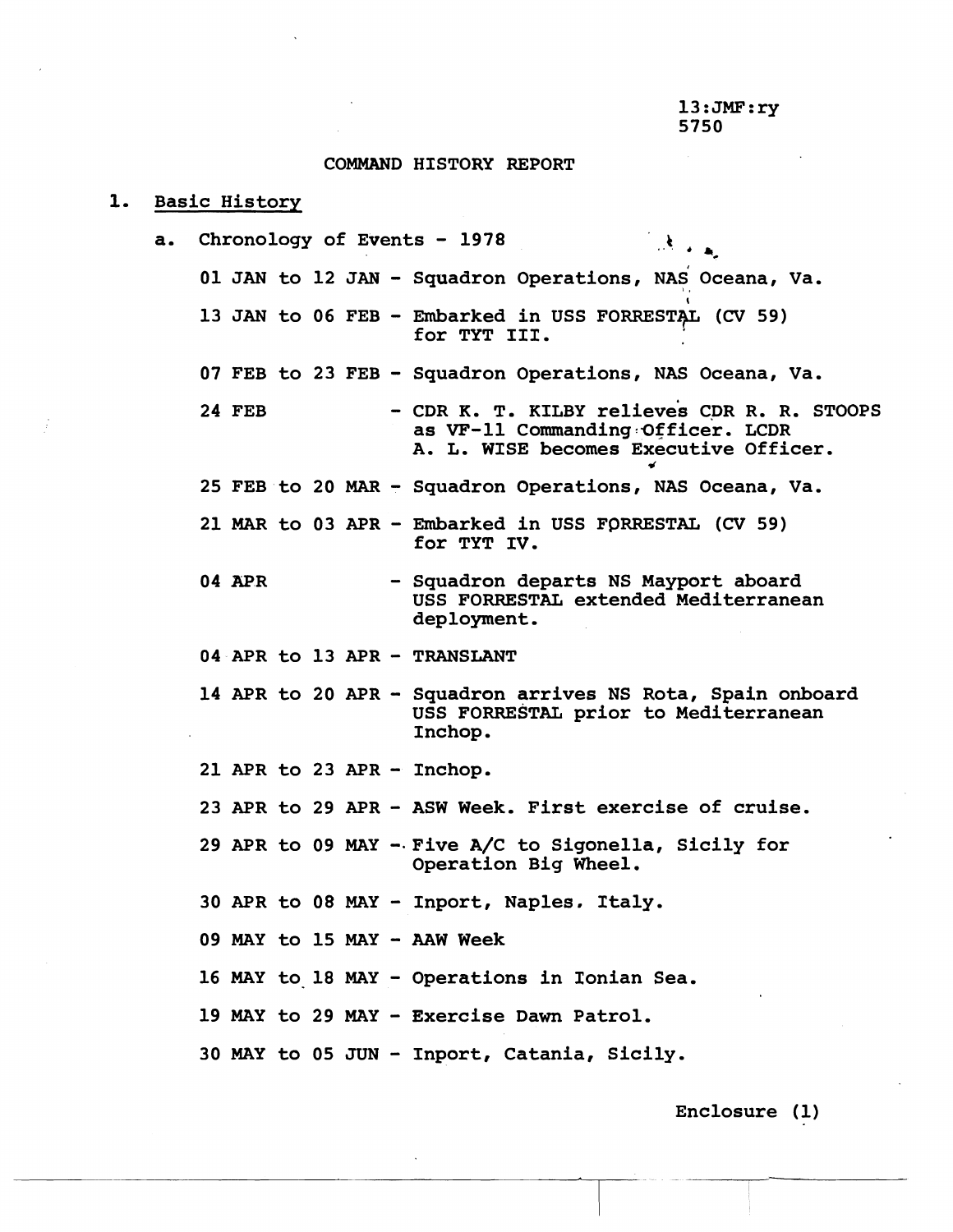$\mathbf{f}$ 

**<sup>06</sup>**JUN **to 07 JUN** - **At sea operations.** 

**08 JUN to 22 JUN** - **Inport, Marseilles. France.** 

**23 JUN to 26 JUN** - **ASW Week. <sup>k</sup>**\* \* &-

**27 JUN to 04 JUL** - **Inport, Naples, Italy.** ,

**05 JUL to 11 JUL** - **At sea operations. <sup>I</sup>**

**12 JUL to 16 JUL** - **Inport, Naples, Italy.** '

**17 JUL to 23 JUL** - **At sea operations.** 

**24 JUL to 28 JUL** - **National Week XXV.** . . .' **<sup>I</sup>**

**28 JUL to 31 JUL** - **At sea in TRANSIT to Valencia, Spain.** 

**01 AUG to 15 AUG** - **Inport, Valencia, Spain.** 

**16 AUG to 23 AUG** - **ASW Week.** 

**24 AUG to 29 AUG** - **Inport, Palma De Majora, Spain.** 

**30 AUG to 01 SEP** - **In TRANSIT to Northern Wedding.** 

**02 SEP to 19 SEP** - **Exercise Northern Wedding.** 

**20 SEP to 21 SEP** - **In TRANSIT to Malaga, Spain.** 

**22 SEP to 27 SEP** - **Inport, Malaga, Spain.** <sup>I</sup>

**28 SEP to 12 OCT** - **Display Determination.** 

13 OCT - PASS EX

**14 OCT** - **Outchop** 

**15 OCT to 25 OCT** - **TRANSIT to United States.** <sup>i</sup>

- Squadron Flyoff from USS FORRESTAL.

**26 OCT** - **USS FORRESTAL ties up NS Mayport, FL.** 

26 OCT to 01 NOV - Squadron Standdown.

**02 NOV to 03 DEC - Squadron Operations, NAS Oceana, Va. 04 DEC to 15 DEC** - **Dissimilar Air Combat Training with** 

**27th TFS, Langley, AFB.** 

**16 DEC ta 3.1 DEC** - **~quidron Operations, NAS Oceanq, Va.** 

2 Enclosure (1)

I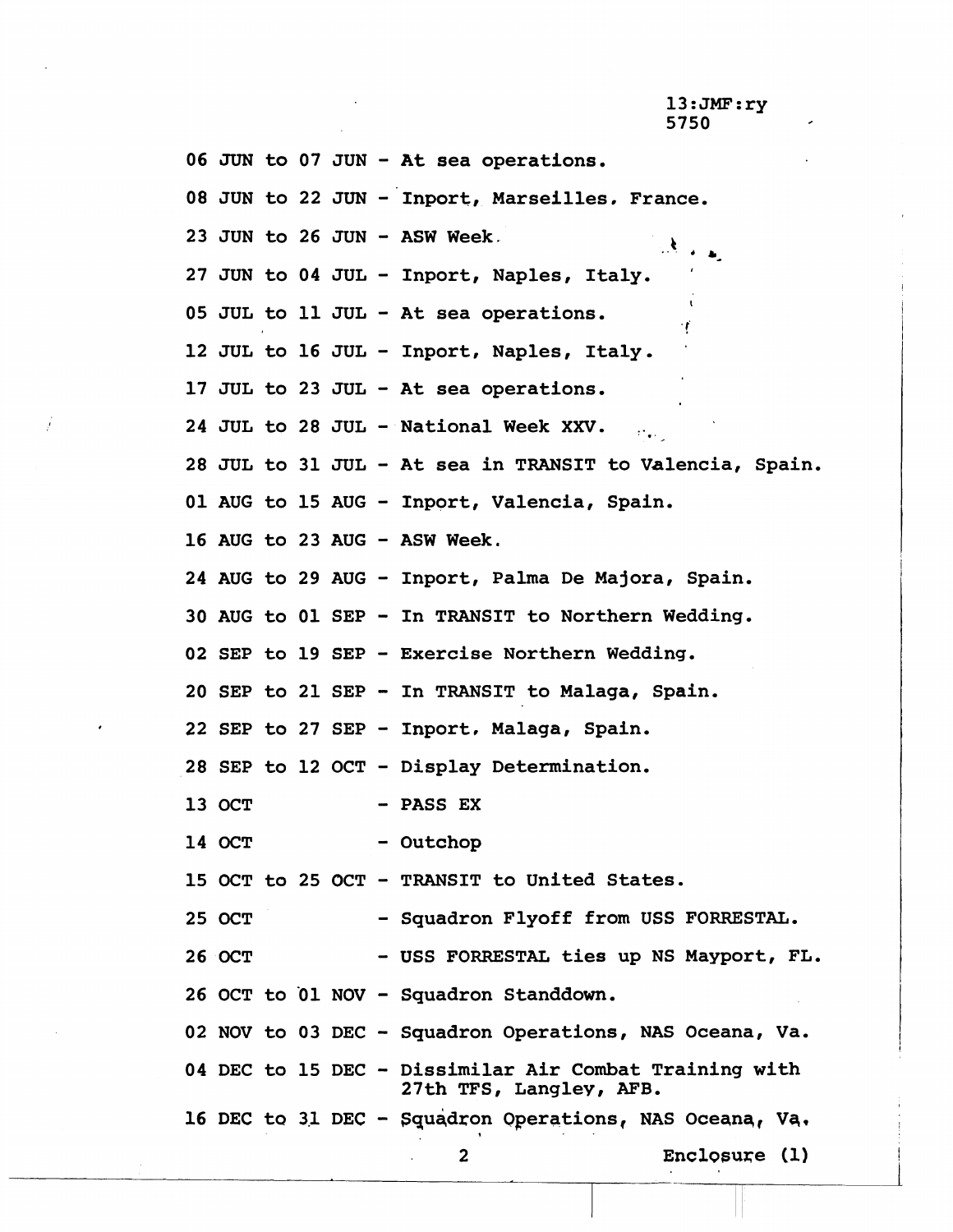### **2. Narrative**

**Nineteen Seventy-eight marked the fifty-first year that**  the RED RIPPERS have continuously operated as a fighter squadron.

**The RED RIPPERS began 1978 at NAS Oceana until 13 January,** <sup>I</sup> **when they embarked in USS FORRESTAL (CV-59) for Type Training THREE. <sup>t</sup>**

TYT III concluded after the first six days of February. **On February 24th, CDR K.T. KILBY relieved CDR R.R..STOOPS as Commanding Officer. LCDR A.L. WISE assumed the duty of**  Executive Officer.

March was primarily filled with operations at NAS Oceana until the 20th. Between the 21st and 28th of March the **squadron was occupied with pre-deployment workups during Type Training FOUR in FORRESTAL.** 

**April 4th was the day that the RED RIPPERS, embarked in FORRESTAL and departed for the Mediterranean. Two days later, LT , with his RIO, LCDR WISE, teamed up with**  win<del>gman LT and his RIO, LCDR is a continuity wing manuscription of the set of  $\sim$ </del> **successfully intercept the first attempted "Bearn overflights.**  Other intercepts were successfully maneuvered by CDR KILBY/<br> **LCDR** , LT , LT , LT , LT's /LTJG | **/ , and LT with his RIO LTJG .** 

**After a six day turnover at NS Rota, Spain, the RED RIPPERS were involved in their first exercise; an intra-force ASW Week.** 

**On the 29th of April, five aircraft launched from the FOFGESTAL for Sigonella, Sicily, for Operation Big Wheel which was a maintenance function.** 

**While Operation Big Wheel was in effect, the FORRESTAL made it's first port call at Naples, Italy. Out of Naples on the 8th of May, the squadron participated in an AAW Week and flight operations in the Ionian Sea. May 19th through the 29th saw the RED RIPPERS play a significant role in Operation Dawn Patrol, a major NATO exercise. The first Golden Tailhook Award competetion was completed in May. CDR KILBY placed first in the squadron and fourth overall in the Airwing.** 

**After a short five day visit to Catania, Sicily, and two days at sea, the FORRESTAL pulled into Marseilles, France. Prior**  to this, LCDR **and his RIO, LTJG** ,<br>with wingmen LT and his RIO, LTJG , flew two F-4J's to Ingolstadt, West Germany for maintenance work.

, **Enclosure (1)**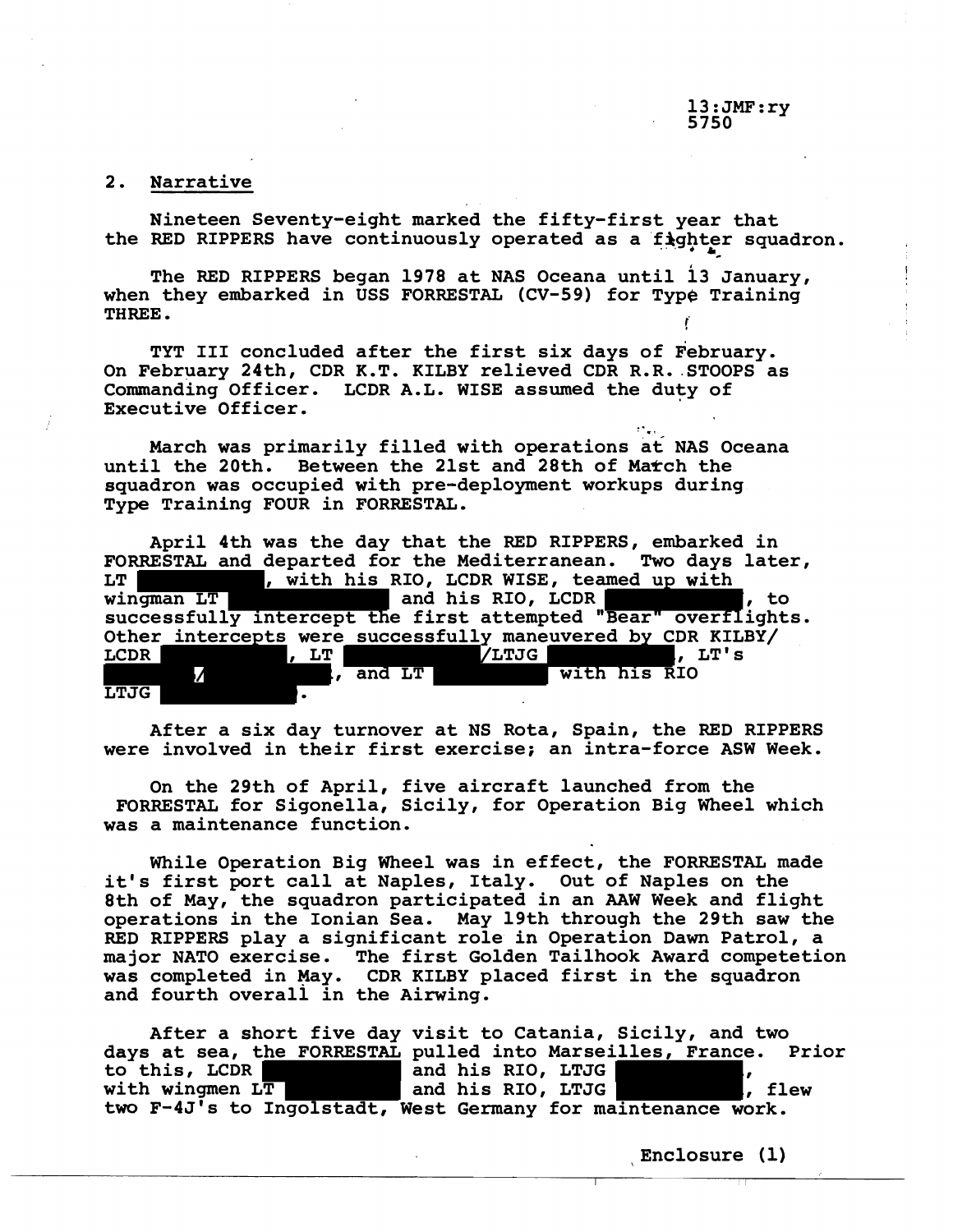$13:$  JMF:  $ry$ 5750

**July began with the RIPPERS in Naples until July 4th. National Week XXV filled July 24th through 28th with good weather and good flying.** LT the squadron and third in the Airwing in the Golden Tailhook competetion.

August was primarily an inport period with the first 14 days in Valencia, Spain. A port call in Palma de Majorca **filled the calendar from the 24th until the 29th of August. a short seven day at sea period between Valencia and Palma was used for maximum ACM sorties.** 

**The first three weeks of September were spent either in transition to, or involvement in NATO exercise-Nothern Wedding. This experience in the North Atlantic sharpened the aviation**  skills required during inclement weather and rough seas.

**Port of call, Malaga, Spain, concluded the month of September. This port was definitely the favorite of the entire cruise for the RED RIPPERS.** 

**October began with the last exercise of the cruise; Display Determination. This was followed by the PASS EX with USS SARATOGA (CV-60)** , **on October 13th.** 

**Mediterranean Outchop took place on October 14th. On October 15th, the RED RIPPERS were well represented in the Airwing Golden Tailhook competetion., LT placed**  fifth in the Airwing, followed by LT **finishing sixth.** 

**On October 25th, the RED RIPPERS flew nine aircraft from FORRESTAL to NAS Oceana.** 

**The month of November was filled with a squadron standdown and operations ashore at NAS Oceana.** 

**The first two weeks of December gave the RIPPERS a chance to fight F-15 aircraft in Dissimilar Air Combat Training. This training took place in W-386 east of Langley AFB.** 

**Nineteen Seventy-eight will be remembered as a tremendous year for VF-11's RED RIPPERS. An accident free, incident free cruise in their 51st year is proof of the dedication and professionalism of the RED RIPPERS. VF-11 looks forward to new challenges in 1979 as it begins workups for its next Med cruise in November.** 

2 **Enclosure** (1)

I am bha ann an t-India ann an t-India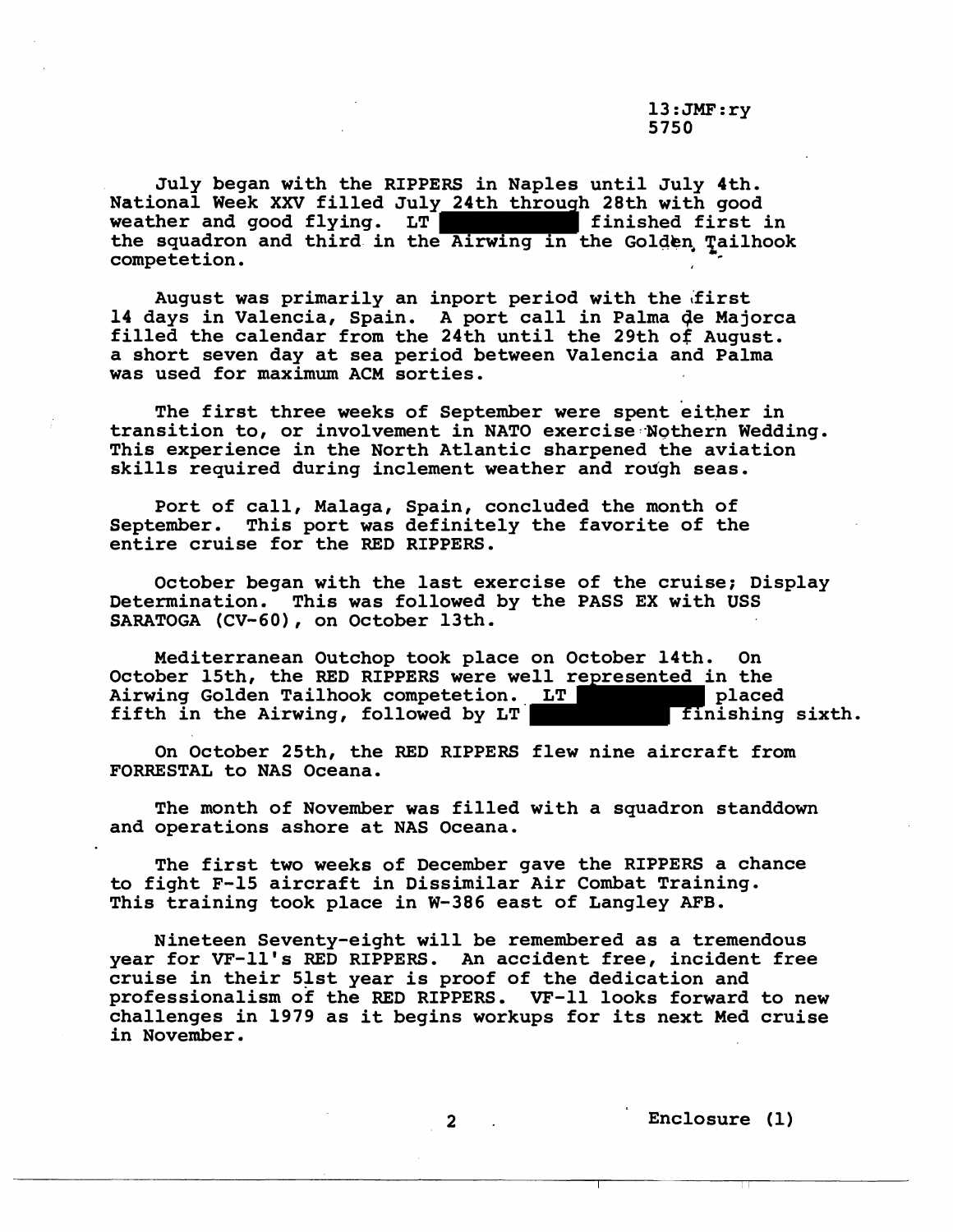## **3. Operations Summary**

| <b>MONTH</b> | <b>TOTAL</b><br><b>HRS</b> | HRS D/N      | <b>TOTAL TRAPS</b><br>D/N | <b>TOTAL SORTIE</b><br>D/N |  |
|--------------|----------------------------|--------------|---------------------------|----------------------------|--|
| <b>JAN</b>   | 357.2                      | 247.0/110.2  | 123/40                    | $154/94$ *                 |  |
| <b>FEB</b>   | 110.0                      | 109.2 / 0.8  | N/A                       | 98/1                       |  |
| <b>MAR</b>   | 225.9                      | 147.0 / 78.9 | 69/43                     | 101/72                     |  |
| <b>APR</b>   | 360.8                      | 301.5 / 59.3 | 121/49                    | 185/41                     |  |
| <b>MAY</b>   | 404.3                      | 335.8 / 68.5 | 171/56                    | 199/66                     |  |
| <b>JUN</b>   | 253.5                      | 184.6 / 68.9 | 102/51                    | 119/0                      |  |
| <b>JUL</b>   | 437.0                      | 355.6 / 81.4 | 197/61                    | 210/52                     |  |
| <b>AUG</b>   | 292.0                      | 213.6 / 78.4 | 124/57                    | 131/54                     |  |
| <b>SEP</b>   | 170.3                      | 170.3 / 5.8  | 88/5                      | 92/5                       |  |
| <b>OCT</b>   | 252.8                      | 206.6 / 46.2 | 107/34                    | 123/34                     |  |
| <b>NOV</b>   | 159.7                      | 139.6 / 20.1 | N/A                       | 81/9                       |  |
| <b>DEC</b>   | 213.1                      | 193.9/19.2   | N/A                       | 113/16                     |  |

**4. Squadron Officer Losses and Gains** - **<sup>1978</sup>**

**01 JAN** - **LCDR Aubrey L. WISE, USN, received for duty from VF-171.** 

09 JAN - LT **T** , USN, discharged from **active duty.** 

**01 FEB** - **LT , USN, received for duty from VF-171.** 

**24 FEB** - **CDR Ronald R. STOOPS, USN, transferred to NAS Memphis, Millington, TN, for duty.** 

**13 MAR** - **LCDR , USN, received for duty from VF-171.** 

16 MAR - LTJG **And Allen Contract 16 MAR - LTJG from VF-171.** 

5 Enclosure (1)